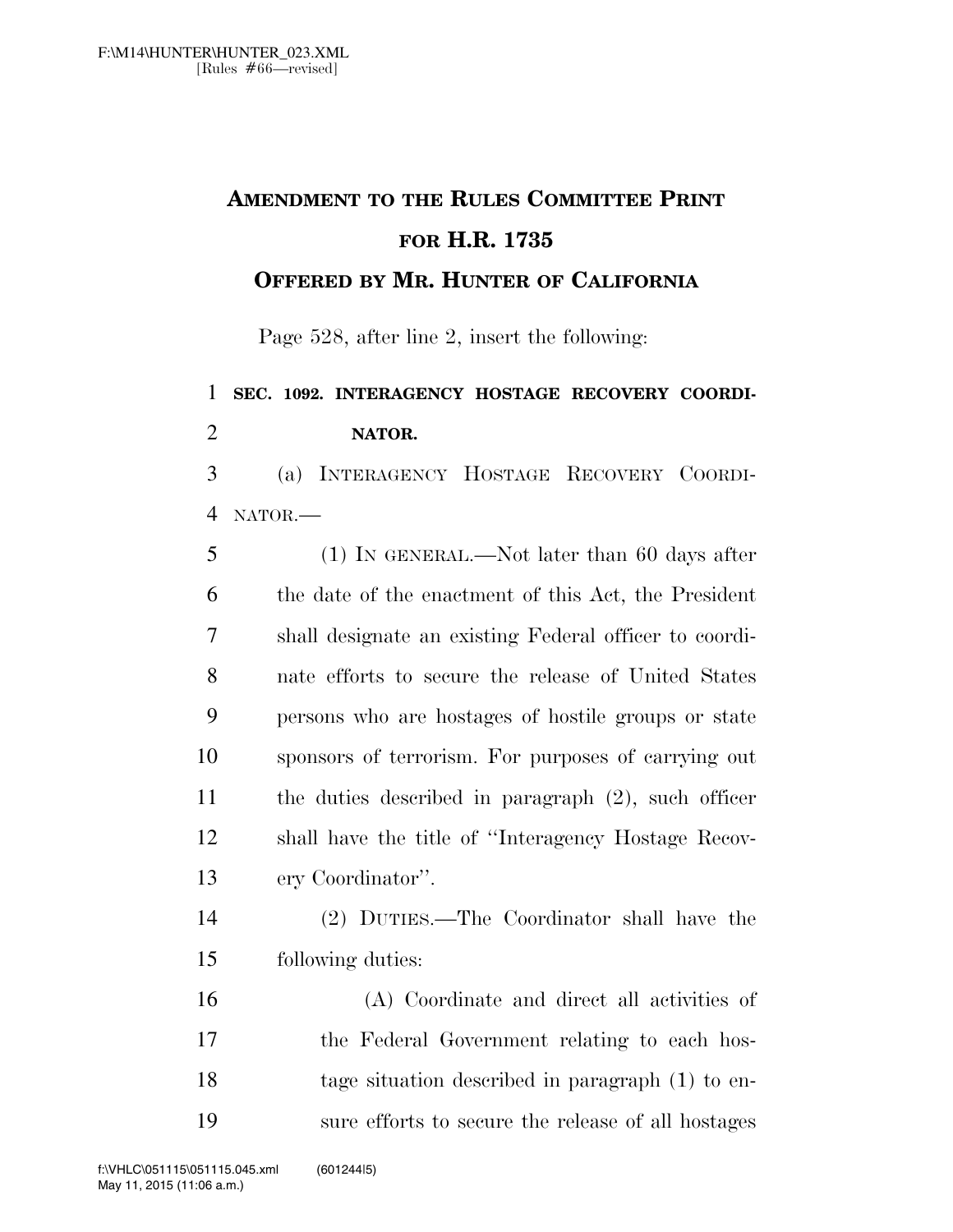$\mathfrak{D}$ 

1 in the hostage situation are properly resourced and correct lines of authority are established and maintained.

 (B) Establish and direct a fusion cell con- sisting of appropriate personnel of the Federal Government with purview over each hostage sit-uation described in paragraph (1).

 (C) Develop a strategy to keep family members of hostages described in paragraph (1) informed of the status of such hostages and in- form such family members of updates, proce- dures, and policies that do not compromise the national security of the United States.

 (b) LIMITATION ON AUTHORITY.—The authority of the Interagency Hostage Recovery Coordinator shall be limited to countries that are state sponsors of terrorism and areas designated as hazardous for which hostile fire and imminent danger pay are payable to members of the Armed Forces for duty performed in such area.

20 (c) QUARTERLY REPORT.—

 (1) IN GENERAL.—On a quarterly basis, the Coordinator shall submit to the appropriate congres- sional committees and the members of Congress de- scribed in paragraph (2) a report that includes a summary of each hostage situation described in sub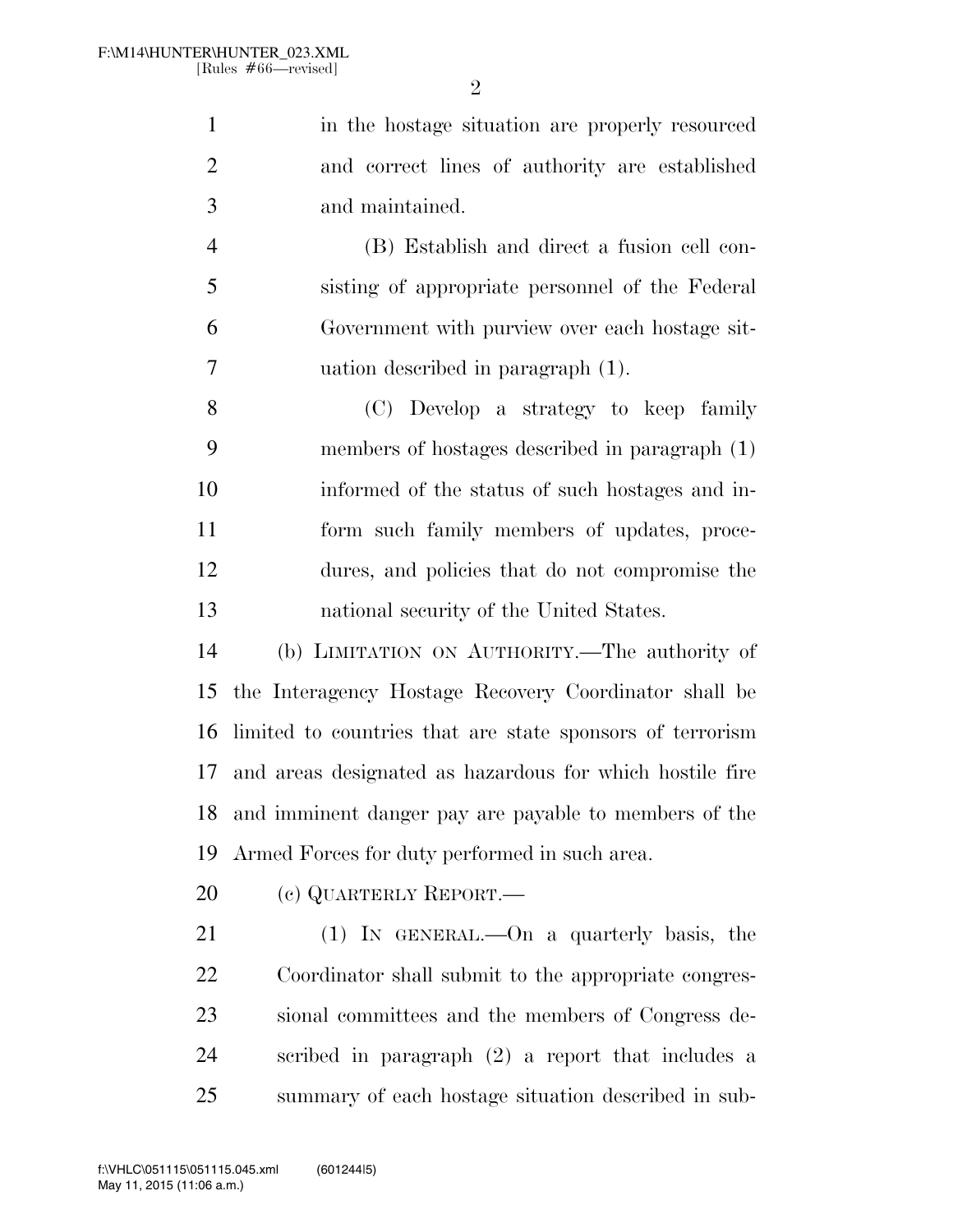section (a)(1) and efforts to secure the release of all hostages in such hostage situation.

 (2) MEMBERS OF CONGRESS DESCRIBED.—The members of Congress described in this subparagraph are, with respect to a United States person hostage covered by a report under paragraph (1), the Sen- ators representing the State, and the Member, Dele- gate, or Resident Commissioner of the House of Representatives representing the district, where a hostage described in subjection (a)(1) resides.

 (3) FORM OF REPORT.— Each report under this subsection may be submitted in classified or un-classified form.

 (d) RULE OF CONSTRUCTION.—Nothing in this sec- tion shall be construed as authorizing the Federal Govern- ment to negotiate with a state sponsor of terrorism or an organization that the Secretary of State has designated as a foreign terrorist organization pursuant to section 219 of the Immigration and Nationality Act (8 U.S.C. 1189).

(e) DEFINITIONS.—In this section:

 (1) COORDINATOR.—The term ''Coordinator'' means the Interagency Hostage Recovery Coordi-nator designated under subsection (a).

 (2) HOSTILE GROUP.—The term ''hostile group'' means